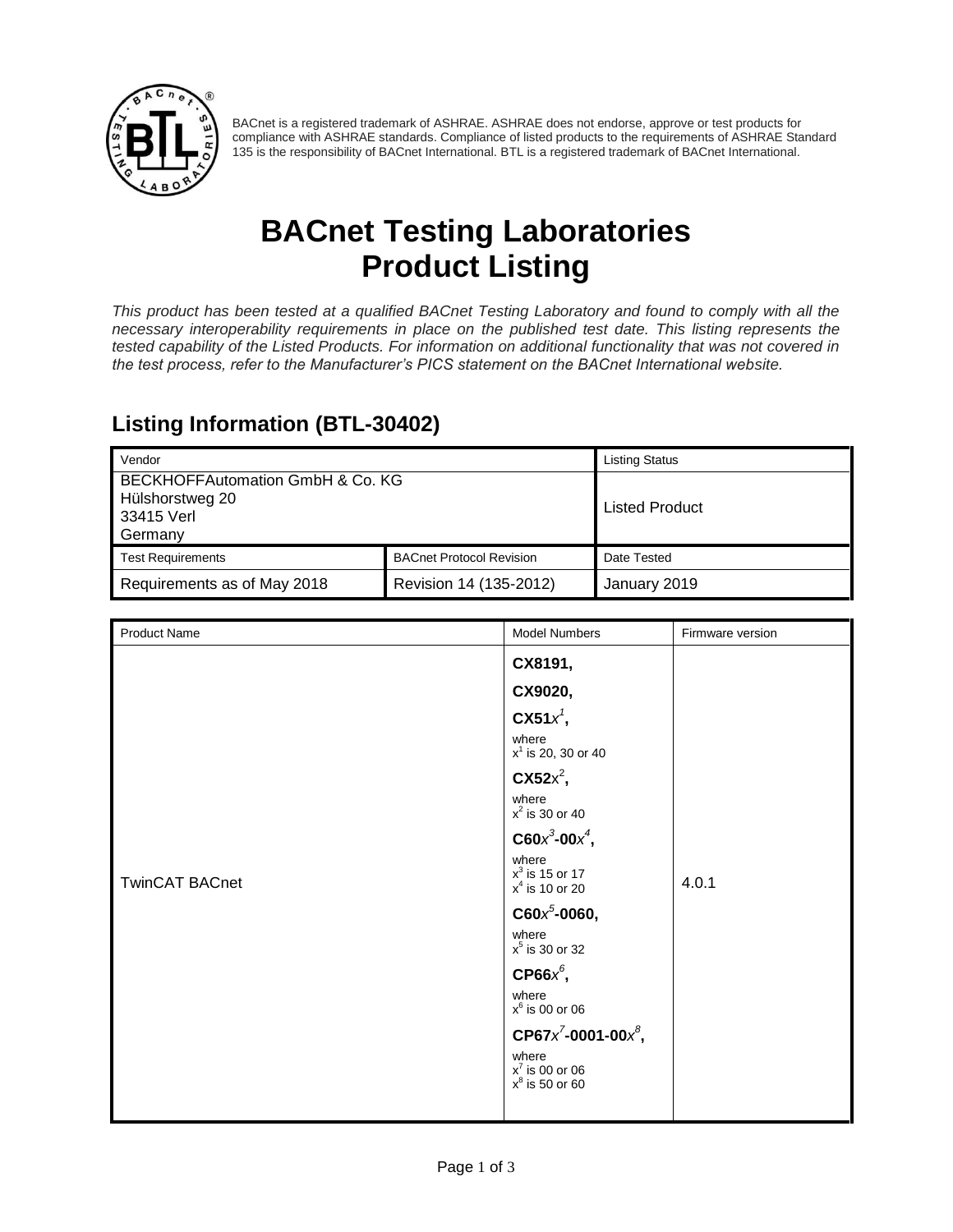| CP22 $x^9$ -00 $x^{10}$ ,<br>where<br>$x^9$ is 12, 13, 15, 16, 18, 19,<br>21 or 24<br>$x^{10}$ is 10 or 20 |  |
|------------------------------------------------------------------------------------------------------------|--|
| $CP27x^{11}$ -00 $x^{12}$                                                                                  |  |
| where<br>$x^{11}$ is 12, 13, 15, 16, 18, 19,<br>21 or 24<br>$x^{12}$ is 10 or 20                           |  |

#### **Device Profiles**

|                                                                              | Model                   |
|------------------------------------------------------------------------------|-------------------------|
| ∾rofile                                                                      | : Numbers               |
| D <sub>O</sub><br>م∧ط<br>'Q<br>-<br>じontroller<br>Buildina<br>∴net<br>ו טם-ם | .<br>ΔΗ<br>odels<br>וור |

## **BIBBs Supported**

|              | ReadProperty-A                 | DS-RP-A   |
|--------------|--------------------------------|-----------|
|              | ReadProperty-B                 | DS-RP-B   |
|              | ReadPropertyMultiple-A         | DS-RPM-A  |
|              | ReadPropertyMultiple-B         | DS-RPM-B  |
|              | WriteProperty-A                | DS-WP-A   |
| Data Sharing | WriteProperty-B                | DS-WP-B   |
|              | WritePropertyMultiple-B        | DS-WPM-B  |
|              | Change Of Value-A              | DS-COV-A  |
|              | Change Of Value-B              | DS-COV-B  |
|              | Change Of Value Property-A     | DS-COVP-A |
|              | Change Of Value Property-B     | DS-COVP-B |
|              | Change Of Value Unsubscribed-A | DS-COVU-A |
|              | Change Of Value Unsubscribed-B | DS-COVU-B |

|                 | Notification Internal-B        | AE-N-I-B  |
|-----------------|--------------------------------|-----------|
|                 | <b>Notification External-B</b> | AE-N-E-B  |
|                 | Acknowledge-B                  | AE-ACK-B  |
| Alarm and Event | Alarm Summary-B                | AE-ASUM-B |
| Notification    | <b>Enrollment Summary-B</b>    | AE-ESUM-B |
|                 | Information-B                  | AE-INFO-B |
|                 | Event Log-Internal-B           | AE-EL-I-B |
|                 | Event Log-External-B           | AE-EL-E-B |

| -<br>-<br>-- |        | -<br>,,,,,, |
|--------------|--------|-------------|
|              | -<br>– | $- - - -$   |

|          | Viewing and Modifying Trends Internal-B          | T-VMT-I-B  |
|----------|--------------------------------------------------|------------|
|          | Viewing and Modifying Trends External-B          | T-VMT-E-B  |
| Trending | <b>Automated Trend Retrieval-B</b>               | T ATR-B    |
|          | Viewing and Modifying Multiple Values Internal-B | T-VMMV-I-B |
|          | Automated Multiple Value Retrieval-B             | T-AMVR-B   |